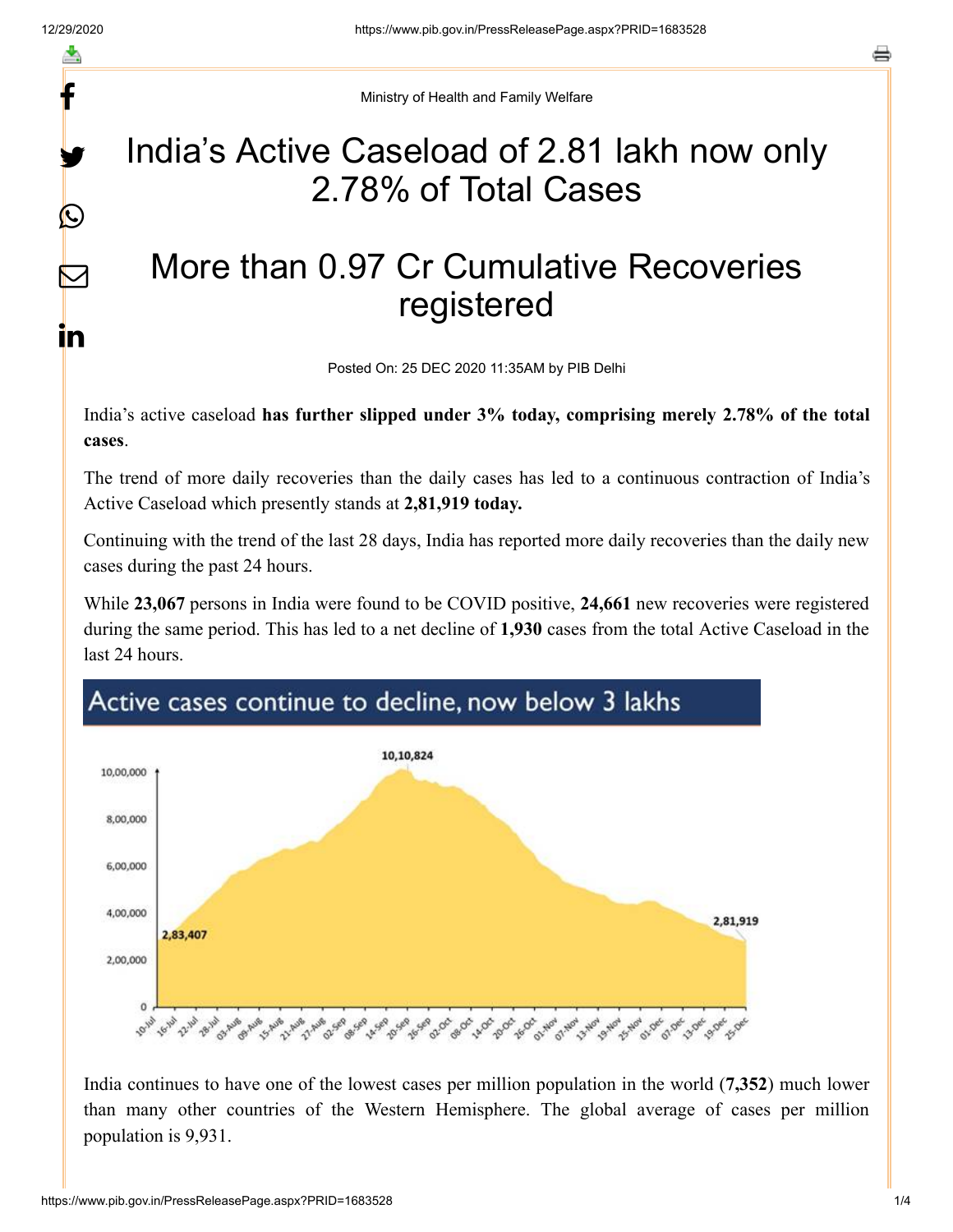12/29/2020 https://www.pib.gov.in/PressReleasePage.aspx?PRID=1683528



The Recovery Rate has improved to **95.77%** today**.** The cumulative recovered cases stand at **0.97 cr** (**97,17,834)**. The gap between Recovered cases and Active cases is steadily increasing and presently stands at **94,35,915.**

**75.86%** of the new recovered cases are contributed by ten States/UTs.

Kerala leads with 4,801 persons recovering from COVID while Maharashtra recorded 3,171 recoveries. West Bengal registered another 2,054 daily recoveries.



Ten States/UTs have contributed **77.38%** of the new cases.

Kerala reported 5,177 cases in the last 24 hours. Maharashtra registered another 3,580 new cases yesterday while West Bengal recorded 1,590 new cases.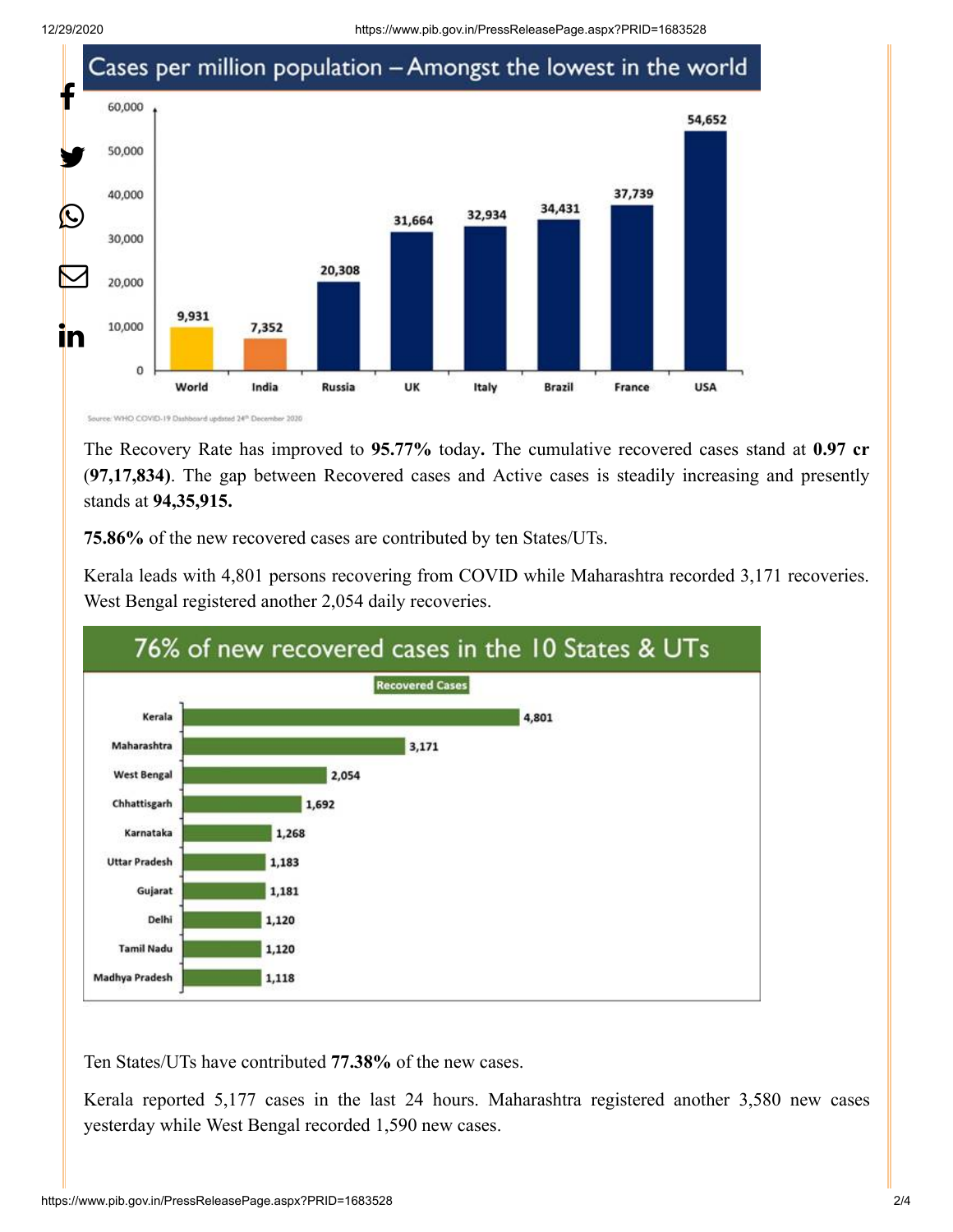12/29/2020 https://www.pib.gov.in/PressReleasePage.aspx?PRID=1683528



**336** case fatalities that have been reported in the past 24 hours. **81.55%** of them are from Ten States/UTs.

**26.48%** of new fatalities reported are from Maharashtra which reported 89 deaths. Delhi also saw a fatality count of 37 while West Bengal reported 32 new deaths.



When compared globally, India has one of the lowest case fatalities per million population (**106**). India's Case Fatality Rate is **1.45% presently.**